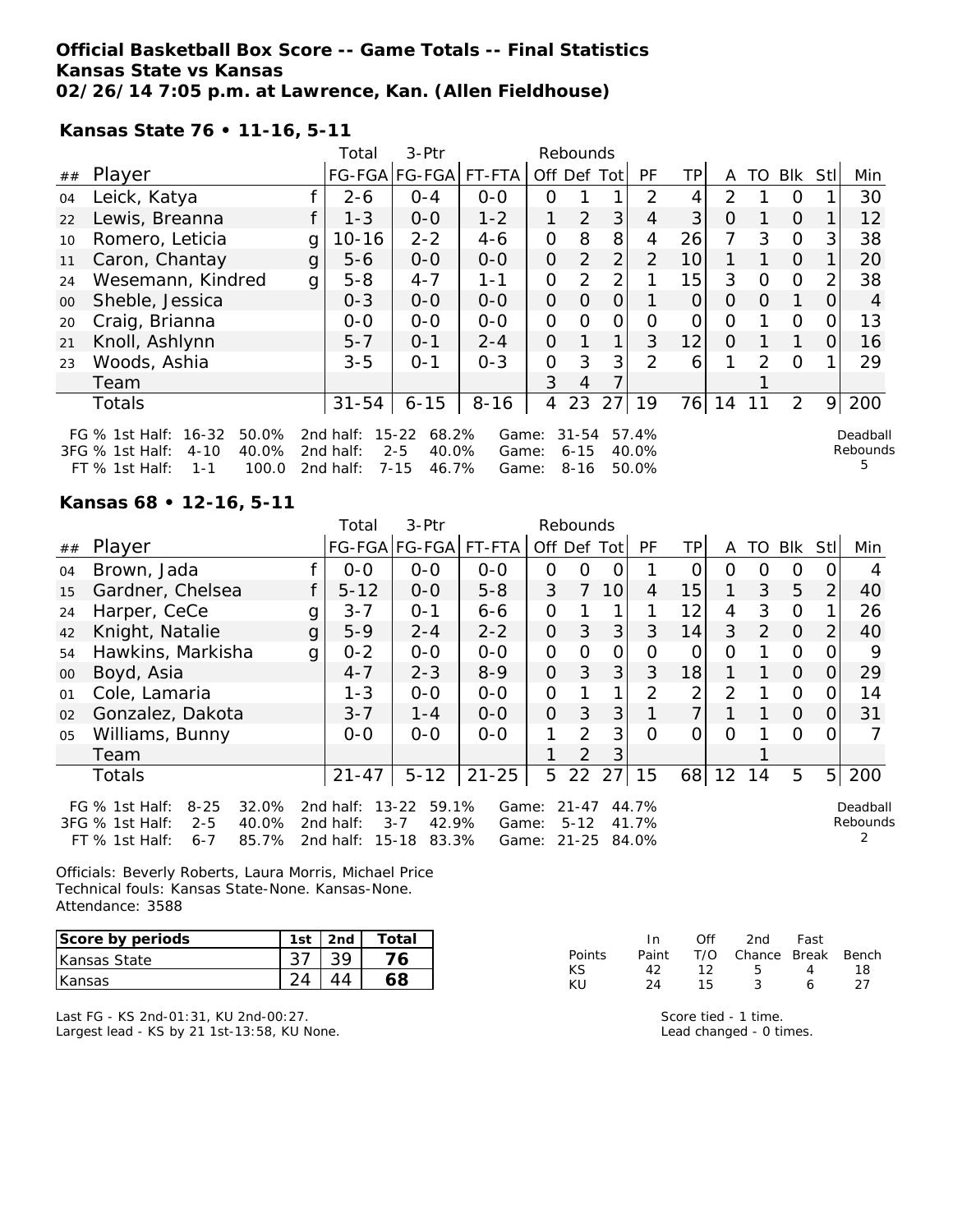### **Kansas State vs Kansas 02/26/14 7:05 p.m. at Lawrence, Kan. (Allen Fieldhouse) 1st PERIOD Play-by-Play (Page 1)**

| Time           | Score    |                 | Margin HOME/VISITOR                                                     |                | Time Score  |                 | Margin HOME/VISITOR                                                       |
|----------------|----------|-----------------|-------------------------------------------------------------------------|----------------|-------------|-----------------|---------------------------------------------------------------------------|
| 19:51          |          |                 | FOUL by Brown, Jada (P1T1)                                              | 09:58          |             |                 | FOUL by Leick, Katya (P1T5)                                               |
| 19:42          | $0 - 2$  | V 2             | GOOD! JUMPER by Romero, Leticia                                         | 09:58          | $9 - 26$    | V 17            | GOOD! FT SHOT by Gardner, Chelsea                                         |
| 19:20          |          |                 | TURNOVR by Hawkins, Markisha                                            | 09:58          | $10 - 26$   | V 16            | GOOD! FT SHOT by Gardner, Chelsea                                         |
| 19:06          | $0 - 4$  | V <sub>4</sub>  | GOOD! JUMPER by Leick, Katya                                            | 09:41          |             |                 | MISSED 3 PTR by Wesemann, Kindred                                         |
| 19:01          |          |                 | ASSIST by Wesemann, Kindred                                             | 09:41          |             |                 | REBOUND (DEF) by Knight, Natalie                                          |
| 18:44          |          |                 | MISSED 3 PTR by Harper, CeCe                                            | 09:28          | $12 - 26$   | V 14            | GOOD! LAYUP by Cole, Lamaria [PNT]                                        |
| 18:44          |          |                 | REBOUND (DEF) by Lewis, Breanna                                         | 09:28          |             |                 | <b>ASSIST by Knight, Natalie</b>                                          |
| 18:31          | $0-6$    | V6              | GOOD! JUMPER by Caron, Chantay [PNT]                                    | 09:26          |             |                 | TIMEOUT 30sec                                                             |
| 18:31          |          |                 | ASSIST by Romero, Leticia                                               | 09:04          |             |                 | MISSED JUMPER by Knoll, Ashlynn                                           |
| 18:03          |          |                 | MISSED JUMPER by Knight, Natalie                                        | 09:04          |             |                 | REBOUND (DEF) by Knight, Natalie                                          |
| 18:03          |          |                 | REBOUND (OFF) by Gardner, Chelsea                                       | 08:58          |             |                 | MISSED JUMPER by Cole, Lamaria                                            |
| 18:02          |          |                 | FOUL by Lewis, Breanna (P1T1)                                           | 08:58          |             |                 | REBOUND (OFF) by Williams, Bunny                                          |
| 17:57          |          |                 | TURNOVR by Knight, Natalie                                              | 08:54          |             |                 | <b>TURNOVR by Williams, Bunny</b>                                         |
| 17:55          |          |                 | STEAL by Caron, Chantay                                                 | 08:54          |             |                 | STEAL by Leick, Katya                                                     |
| 17:53          | $0 - 8$  | V8              | GOOD! JUMPER by Romero, Leticia [FB/PNT]                                | 08:43          |             |                 | MISSED JUMPER by Sheble, Jessica                                          |
| 17:50          |          |                 | TIMEOUT 30sec                                                           | 08:43          |             |                 | BLOCK by Gardner, Chelsea                                                 |
| 17:21          |          |                 | MISSED JUMPER by Harper, CeCe                                           | 08:43          |             |                 | REBOUND (OFF) by (TEAM)                                                   |
| 17:21          |          |                 | REBOUND (DEF) by Lewis, Breanna                                         | 08:39          |             |                 | MISSED JUMPER by Romero, Leticia                                          |
| 16:52<br>16:34 | $0 - 10$ | V <sub>10</sub> | GOOD! LAYUP by Romero, Leticia [PNT]                                    | 08:39<br>08:18 | 14-26       | V <sub>12</sub> | REBOUND (DEF) by (TEAM)<br>GOOD! JUMPER by Gonzalez, Dakota               |
| 16:34          |          |                 | MISSED LAYUP by Hawkins, Markisha<br>REBOUND (DEF) by Wesemann, Kindred | 07:55          |             |                 | MISSED 3 PTR by Wesemann, Kindred                                         |
| 16:17          | $0 - 13$ | V <sub>13</sub> | GOOD! 3 PTR by Wesemann, Kindred                                        | 07:55          |             |                 | REBOUND (DEF) by Williams, Bunny                                          |
| 16:15          |          |                 | TIMEOUT TEAM                                                            | 07:43          |             |                 | TIMEOUT MEDIA                                                             |
| 16:03          |          |                 | MISSED JUMPER by Boyd, Asia                                             | 07:32          |             |                 | MISSED JUMPER by Cole, Lamaria                                            |
| 16:03          |          |                 | REBOUND (DEF) by Caron, Chantay                                         | 07:32          |             |                 | REBOUND (DEF) by Romero, Leticia                                          |
| 15:34          | $0 - 16$ | V 16            | GOOD! 3 PTR by Romero, Leticia                                          |                | 07:12 14-29 | V <sub>15</sub> | GOOD! 3 PTR by Romero, Leticia                                            |
| 15:24          |          |                 | ASSIST by Wesemann, Kindred                                             | 07:12          |             |                 | ASSIST by Leick, Katya                                                    |
| 15:19          |          |                 | MISSED 3 PTR by Boyd, Asia                                              | 06:42          |             |                 | FOUL by Knight, Natalie (P1T4)                                            |
| 15:19          |          |                 | REBOUND (DEF) by Romero, Leticia                                        | 06:42          |             |                 | TURNOVR by Knight, Natalie                                                |
| 15:02          |          |                 | FOUL by Boyd, Asia (P1T2)                                               | 06:23          |             |                 | FOUL by Woods, Ashia (P1T6)                                               |
| 14:41          | $0 - 18$ | V 18            | GOOD! LAYUP by Lewis, Breanna [PNT]                                     | 06:04          |             |                 | MISSED JUMPER by Gardner, Chelsea                                         |
| 14:41          |          |                 | ASSIST by Romero, Leticia                                               | 06:04          |             |                 | <b>BLOCK by Sheble, Jessica</b>                                           |
| 14:26          |          |                 | MISSED LAYUP by Harper, CeCe                                            | 06:04          |             |                 | REBOUND (OFF) by (TEAM)                                                   |
| 14:26          |          |                 | REBOUND (DEF) by Leick, Katya                                           | 05:57          |             |                 | MISSED JUMPER by Knight, Natalie                                          |
| 14:07          |          |                 | MISSED JUMPER by Romero, Leticia                                        | 05:57          |             |                 | REBOUND (OFF) by Gardner, Chelsea                                         |
| 14:07          |          |                 | REBOUND (DEF) by Boyd, Asia                                             | 05:55          |             |                 | MISSED JUMPER by Gardner, Chelsea                                         |
| 14:03          |          |                 | TURNOVR by Boyd, Asia                                                   | 05:54          |             |                 | REBOUND (DEF) by (TEAM)                                                   |
| 14:02          |          |                 | STEAL by Romero, Leticia                                                | 05:44          |             |                 | MISSED 3 PTR by Wesemann, Kindred                                         |
| 13:58          | $0 - 21$ | V 21            | GOOD! 3 PTR by Wesemann, Kindred                                        | 05:44          |             |                 | REBOUND (DEF) by Gonzalez, Dakota                                         |
| 13:58          |          |                 | ASSIST by Leick, Katya                                                  | 05:32          |             |                 | FOUL by Woods, Ashia (P2T7)                                               |
| 13:35          |          |                 | FOUL by Caron, Chantay (P1T2)                                           | 05:32          | 15-29       | V 14            | GOOD! FT SHOT by Boyd, Asia                                               |
| 13:35          |          |                 | MISSED FT SHOT by Gardner, Chelsea                                      | 05:32          | $16-29$     | V 13            | GOOD! FT SHOT by Boyd, Asia                                               |
| 13:35          |          |                 | REBOUND (OFF) by (DEADBALL)                                             | 05:03          |             |                 | MISSED JUMPER by Sheble, Jessica                                          |
| 13:35          | $1-21$   | V <sub>20</sub> | GOOD! FT SHOT by Gardner, Chelsea                                       | 05:03          |             |                 | <b>BLOCK by Gardner, Chelsea</b>                                          |
| 13:24          |          |                 | MISSED JUMPER by Romero, Leticia                                        | 05:02          |             |                 | REBOUND (DEF) by Harper, CeCe                                             |
| 13:24          |          |                 | REBOUND (DEF) by Gonzalez, Dakota                                       | 04:57          |             |                 | MISSED JUMPER by Gonzalez, Dakota                                         |
| 13:10          | $4 - 21$ |                 | V 17 GOOD! 3 PTR by Knight, Natalie                                     | 04:57          |             |                 | REBOUND (DEF) by Romero, Leticia                                          |
| 13:10          |          |                 | ASSIST by Cole, Lamaria                                                 | 04:29          |             |                 | MISSED JUMPER by Sheble, Jessica                                          |
| 12:50          |          |                 | MISSED 3 PTR by Woods, Ashia                                            | 04:29          |             |                 | REBOUND (DEF) by Gardner, Chelsea                                         |
| 12:50          |          |                 | REBOUND (DEF) by Gardner, Chelsea                                       | 04:21          | 18-29       | V 11            | GOOD! LAYUP by Boyd, Asia [FB/PNT]                                        |
| 12:44          |          |                 | <b>TURNOVR by Gardner, Chelsea</b>                                      | 04:21          |             |                 | ASSIST by Harper, CeCe                                                    |
| 12:43          |          |                 | STEAL by Lewis, Breanna                                                 | 04:21          |             |                 | FOUL by Sheble, Jessica (P1T8)                                            |
| 12:42          |          |                 | FOUL by Lewis, Breanna (P2T3)                                           | 04:21          | 19-29       | V <sub>10</sub> | GOOD! FT SHOT by Boyd, Asia                                               |
| 12:42<br>12:19 | $6 - 21$ | V <sub>15</sub> | TURNOVR by Lewis, Breanna<br>GOOD! JUMPER by Gardner, Chelsea [PNT]     | 04:05          | 19-31       | V <sub>12</sub> | GOOD! LAYUP by Romero, Leticia [PNT]<br>MISSED LAYUP by Hawkins, Markisha |
| 11:58          | $6 - 23$ | V 17            | GOOD! JUMPER by Wesemann, Kindred [PNT]                                 | 03:45<br>03:45 |             |                 |                                                                           |
| 11:57          |          |                 | FOUL by Cole, Lamaria (P1T3)                                            | 03:29          | 19-33       | V 14            | REBOUND (DEF) by Romero, Leticia<br>GOOD! LAYUP by Leick, Katya [PNT]     |
| 11:57          |          |                 | TIMEOUT MEDIA                                                           | 03:17          |             |                 | MISSED JUMPER by Gardner, Chelsea                                         |
| 11:57          | $6 - 24$ | V 18            | GOOD! FT SHOT by Wesemann, Kindred                                      | 03:17          |             |                 | REBOUND (DEF) by Caron, Chantay                                           |
| 11:39          | $8 - 24$ | V 16            | GOOD! JUMPER by Knight, Natalie                                         | 03:09          | 19-35       | V 16            | GOOD! LAYUP by Woods, Ashia [FB/PNT]                                      |
| 11:15          |          |                 | MISSED LAYUP by Woods, Ashia                                            | 03:09          |             |                 | ASSIST by Romero, Leticia                                                 |
| 11:15          |          |                 | <b>BLOCK by Gardner, Chelsea</b>                                        | 02:47          |             |                 | <b>TURNOVR by Harper, CeCe</b>                                            |
| 11:15          |          |                 | REBOUND (OFF) by (TEAM)                                                 | 02:45          |             |                 | STEAL by Woods, Ashia                                                     |
| 11:01          | $8 - 26$ | V <sub>18</sub> | GOOD! JUMPER by Knoll, Ashlynn [PNT]                                    | 02:39          |             |                 | TURNOVR by Woods, Ashia                                                   |
| 10:43          |          |                 | FOUL by Knoll, Ashlynn (P1T4)                                           | 02:39          |             |                 | TIMEOUT media                                                             |
| 10:39          |          |                 | MISSED JUMPER by Gardner, Chelsea                                       | 02:23          |             |                 | TURNOVR by Cole, Lamaria                                                  |
| 10:39          |          |                 | REBOUND (DEF) by Woods, Ashia                                           | 02:20          |             |                 | MISSED 3 PTR by Leick, Katya                                              |
| 10:13          |          |                 | MISSED 3 PTR by Leick, Katya                                            | 02:20          |             |                 | REBOUND (DEF) by Cole, Lamaria                                            |
| 10:13          |          |                 | REBOUND (DEF) by Williams, Bunny                                        | 02:13          |             |                 | MISSED 3 PTR by Knight, Natalie                                           |
|                |          |                 |                                                                         |                |             |                 |                                                                           |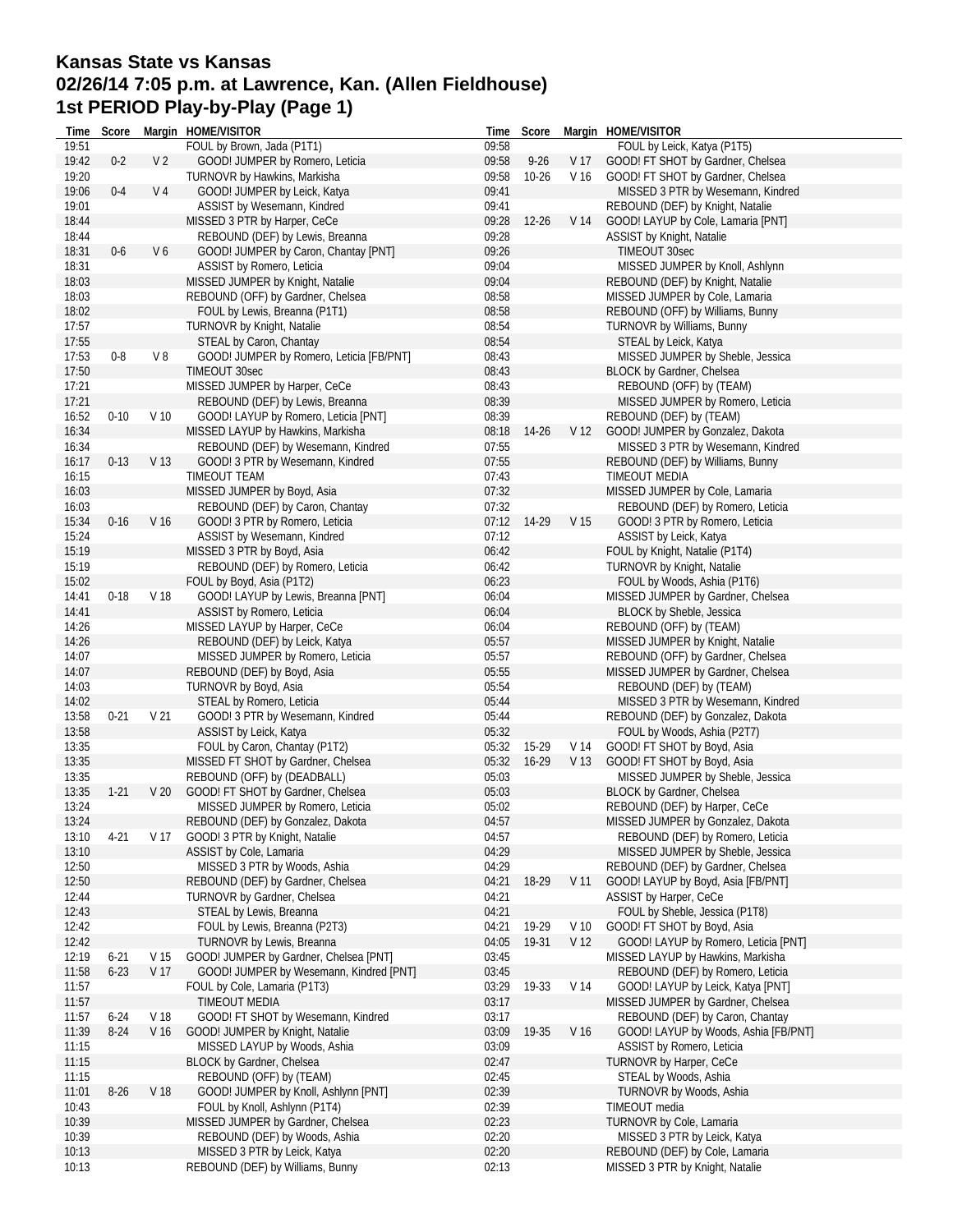# **Kansas State vs Kansas 02/26/14 7:05 p.m. at Lawrence, Kan. (Allen Fieldhouse) 1st PERIOD Play-by-Play (Page 2)**

| Time  | Score |      | Margin HOME/VISITOR                   | Time | Score | Margin HOME/VISITOR |       |     |        |              |       |
|-------|-------|------|---------------------------------------|------|-------|---------------------|-------|-----|--------|--------------|-------|
| 02:13 |       |      | REBOUND (DEF) by Wesemann, Kindred    |      |       |                     |       |     |        |              |       |
| 01:45 |       |      | TURNOVR by Woods, Ashia               |      |       |                     | In    | Off | 2nd    | Fast         |       |
| 01:13 | 22-35 | V 13 | GOOD! 3 PTR by Boyd, Asia             |      |       | 1st period-only     | Paint | T/O | Chance | <b>Break</b> | Bench |
| 00:55 |       |      | ASSIST by Cole, Lamaria               |      |       | Kansas State        | 20    |     |        | 4            | 4     |
| 00:38 |       |      | MISSED JUMPER by Caron, Chantay       |      |       | Kansas              | 6     |     |        | 2            | 12    |
| 00:38 |       |      | BLOCK by Gardner, Chelsea             |      |       |                     |       |     |        |              |       |
| 00:38 |       |      | REBOUND (OFF) by (DEADBALL)           |      |       |                     |       |     |        |              |       |
| 00:37 |       |      | TURNOVR by (TEAM)                     |      |       |                     |       |     |        |              |       |
| 00:16 | 24-35 | V 11 | GOOD! JUMPER by Knight, Natalie       |      |       |                     |       |     |        |              |       |
| 00:07 |       |      | ASSIST by Boyd, Asia                  |      |       |                     |       |     |        |              |       |
| 00:04 |       |      | MISSED JUMPER by Romero, Leticia      |      |       |                     |       |     |        |              |       |
| 00:04 |       |      | <b>BLOCK by Gardner, Chelsea</b>      |      |       |                     |       |     |        |              |       |
| 00:04 |       |      | REBOUND (OFF) by (TEAM)               |      |       |                     |       |     |        |              |       |
| 00:02 | 24-37 | V 13 | GOOD! JUMPER by Romero, Leticia [PNT] |      |       |                     |       |     |        |              |       |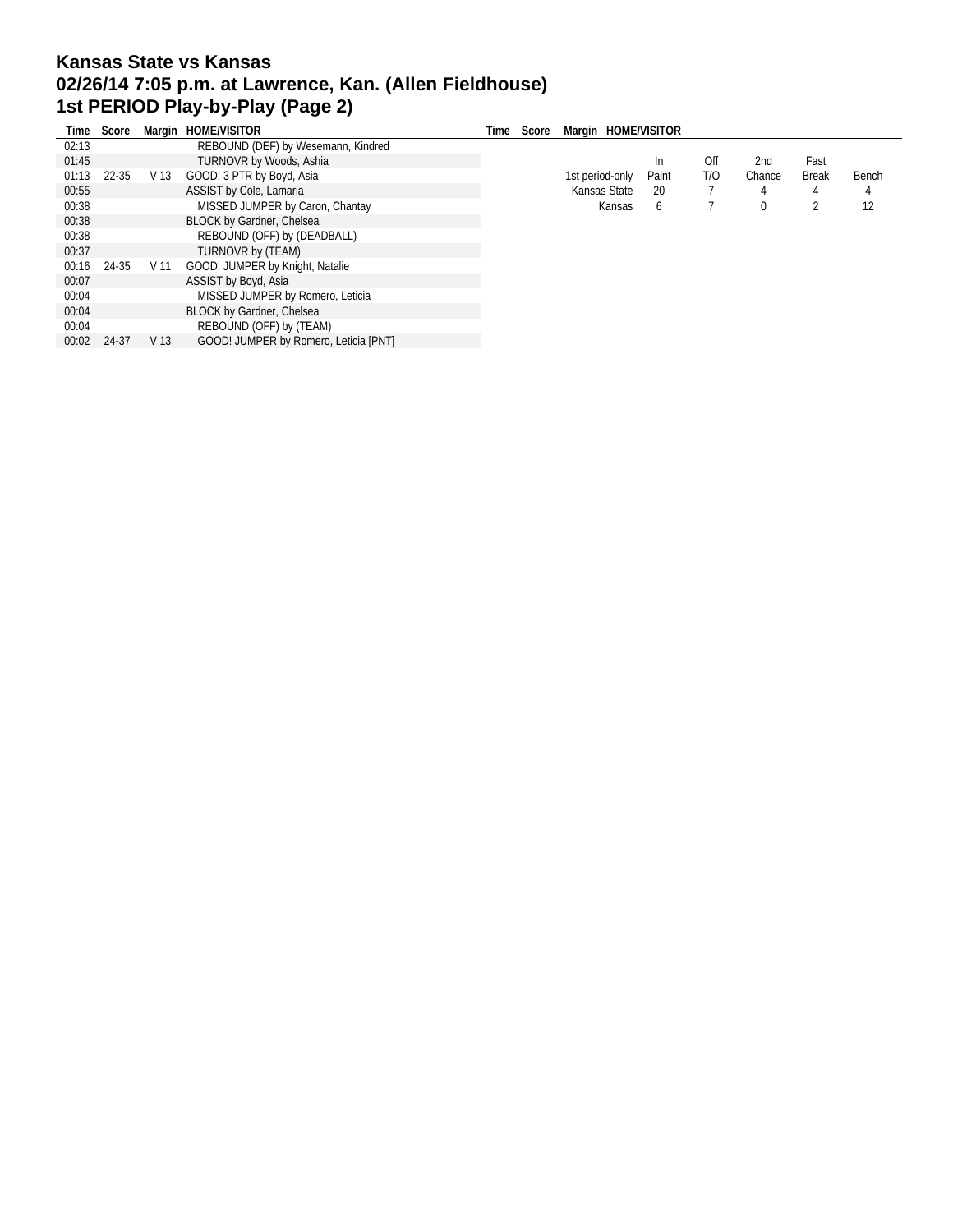## **Kansas State vs Kansas 02/26/14 7:05 p.m. at Lawrence, Kan. (Allen Fieldhouse) 2nd PERIOD Play-by-Play (Page 1)**

| Time           | Score     |                 | Margin HOME/VISITOR                                                   |                | Time Score |                | Margin HOME/VISITOR                                             |
|----------------|-----------|-----------------|-----------------------------------------------------------------------|----------------|------------|----------------|-----------------------------------------------------------------|
| 19:45          |           |                 | FOUL by Caron, Chantay (P2T1)                                         | 10:20          |            |                | FOUL by Knoll, Ashlynn (P2T6)                                   |
| 19:45          | 25-37     | V 12            | GOOD! FT SHOT by Boyd, Asia                                           | 10:20          | 46-51      | V 5            | GOOD! FT SHOT by Harper, CeCe                                   |
| 19:45          | 26-37     | V 11            | GOOD! FT SHOT by Boyd, Asia                                           | 10:20          | 47-51      | V 4            | GOOD! FT SHOT by Harper, CeCe                                   |
| 19:29          |           |                 | MISSED JUMPER by Lewis, Breanna                                       | 10:01          |            |                | FOUL by Gardner, Chelsea (P2T3)                                 |
| 19:29          |           |                 | REBOUND (DEF) by Boyd, Asia                                           | 10:01          |            |                | MISSED FT SHOT by Romero, Leticia                               |
| 19:19          | 28-37     | V <sub>9</sub>  | GOOD! JUMPER by Gardner, Chelsea                                      | 10:01          |            |                | REBOUND (OFF) by (DEADBALL)                                     |
| 19:19          |           |                 | ASSIST by Knight, Natalie                                             | 10:01          |            |                | MISSED FT SHOT by Romero, Leticia                               |
| 19:02          |           | V <sub>11</sub> | FOUL by Cole, Lamaria (P2T1)                                          | 10:01<br>09:51 |            |                | REBOUND (DEF) by Boyd, Asia<br>TURNOVR by Gardner, Chelsea      |
| 18:56<br>18:56 | 28-39     |                 | GOOD! LAYUP by Caron, Chantay [PNT]<br>ASSIST by Romero, Leticia      | 09:51          |            |                | STEAL by Romero, Leticia                                        |
| 18:42          |           |                 | FOUL by Lewis, Breanna (P3T2)                                         | 09:37          |            |                | FOUL by Knight, Natalie (P2T4)                                  |
| 18:42          | 29-39     | V <sub>10</sub> | GOOD! FT SHOT by Boyd, Asia                                           | 09:10          |            |                | TURNOVR by Caron, Chantay                                       |
| 18:42          |           |                 | MISSED FT SHOT by Boyd, Asia                                          | 09:09          |            |                | STEAL by Harper, CeCe                                           |
| 18:42          |           |                 | REBOUND (DEF) by Romero, Leticia                                      | 09:06          | 49-51      | V 2            | GOOD! LAYUP by Harper, CeCe [FB/PNT]                            |
| 18:26          |           |                 | TURNOVR by Romero, Leticia                                            | 08:42          | 49-53      | V 4            | GOOD! JUMPER by Knoll, Ashlynn [PNT]                            |
| 18:25          |           |                 | STEAL by Gardner, Chelsea                                             | 08:32          | 51-53      | V <sub>2</sub> | GOOD! LAYUP by Boyd, Asia [PNT]                                 |
| 18:12          |           |                 | FOUL by Leick, Katya (P2T3)                                           | 08:32          |            |                | ASSIST by Harper, CeCe                                          |
| 18:03          |           |                 | MISSED LAYUP by Gardner, Chelsea                                      | 08:21          |            |                | TIMEOUT 30sec                                                   |
| 18:03          |           |                 | REBOUND (DEF) by Romero, Leticia                                      | 08:10          | 51-55      | V 4            | GOOD! JUMPER by Knoll, Ashlynn [PNT]                            |
| 17:36          |           |                 | MISSED JUMPER by Romero, Leticia                                      | 07:57          | 54-55      |                | V 1 GOOD! 3 PTR by Gonzalez, Dakota                             |
| 17:36          |           |                 | REBOUND (DEF) by Gardner, Chelsea                                     | 07:57          |            |                | ASSIST by Harper, CeCe                                          |
| 17:09          | 31-39     | V8              | GOOD! JUMPER by Knight, Natalie [PNT]                                 | 07:40          | 54-57      | V <sub>3</sub> | GOOD! JUMPER by Romero, Leticia                                 |
| 16:40          | $31 - 42$ | V 11            | GOOD! 3 PTR by Wesemann, Kindred                                      | 07:25          |            |                | FOUL by Wesemann, Kindred (P1T7)                                |
| 16:40          |           |                 | ASSIST by Caron, Chantay                                              | 07:25          | 55-57      | V <sub>2</sub> | GOOD! FT SHOT by Gardner, Chelsea                               |
| 16:20          | 33-42     | V9              | GOOD! LAYUP by Gardner, Chelsea [PNT]                                 | 07:25          |            |                | MISSED FT SHOT by Gardner, Chelsea                              |
| 16:20          |           |                 | ASSIST by Gonzalez, Dakota                                            | 07:25          |            |                | REBOUND (DEF) by Knoll, Ashlynn                                 |
| 15:56          | 33-44     | V 11            | GOOD! JUMPER by Caron, Chantay [PNT]                                  | 07:07          |            |                | MISSED 3 PTR by Leick, Katya                                    |
| 15:56          |           |                 | ASSIST by Woods, Ashia                                                | 07:07          |            |                | REBOUND (DEF) by (TEAM)                                         |
| 15:46          | 36-44     | V8              | GOOD! 3 PTR by Boyd, Asia                                             | 06:42          | 57-57      | T 1            | GOOD! LAYUP by Gonzalez, Dakota [PNT]                           |
| 15:20          | 36-46     | V <sub>10</sub> | GOOD! JUMPER by Romero, Leticia                                       | 06:22          | 57-59      | V <sub>2</sub> | GOOD! JUMPER by Knoll, Ashlynn [PNT]                            |
| 15:05          |           |                 | TURNOVR by Gardner, Chelsea                                           | 06:04          |            |                | FOUL by Knoll, Ashlynn (P3T8)                                   |
| 15:04          |           |                 | STEAL by Wesemann, Kindred                                            | 06:04          |            |                | MISSED FT SHOT by Gardner, Chelsea                              |
| 14:50          | 36-48     | V <sub>12</sub> | GOOD! LAYUP by Caron, Chantay [PNT]                                   | 06:04          |            |                | REBOUND (OFF) by (DEADBALL)                                     |
| 14:50          |           |                 | ASSIST by Romero, Leticia                                             | 06:04          | 58-59      | V <sub>1</sub> | GOOD! FT SHOT by Gardner, Chelsea                               |
| 14:48<br>14:31 |           |                 | TIMEOUT 30sec                                                         | 05:46<br>05:46 |            |                | FOUL by Boyd, Asia (P2T5)                                       |
| 14:31          |           |                 | MISSED 3 PTR by Gonzalez, Dakota<br>REBOUND (OFF) by Gardner, Chelsea | 05:46          |            |                | MISSED FT SHOT by Knoll, Ashlynn<br>REBOUND (OFF) by (DEADBALL) |
| 14:24          | 39-48     | V <sub>9</sub>  | GOOD! 3 PTR by Knight, Natalie                                        | 05:46          | 58-60      | V <sub>2</sub> | GOOD! FT SHOT by Knoll, Ashlynn                                 |
| 14:24          |           |                 | ASSIST by Gardner, Chelsea                                            | 05:40          |            |                | MISSED LAYUP by Harper, CeCe                                    |
| 14:02          |           |                 | MISSED JUMPER by Lewis, Breanna                                       | 05:40          |            |                | REBOUND (DEF) by (TEAM)                                         |
| 14:02          |           |                 | REBOUND (OFF) by Lewis, Breanna                                       | 05:17          | 58-62      | V 4            | GOOD! LAYUP by Romero, Leticia [PNT]                            |
| 14:01          |           |                 | FOUL by Gardner, Chelsea (P1T2)                                       | 05:17          |            |                | ASSIST by Wesemann, Kindred                                     |
| 14:01          |           |                 | TIMEOUT MEDIA                                                         | 04:56          |            |                | MISSED LAYUP by Gardner, Chelsea                                |
| 14:01          | 39-49     | V <sub>10</sub> | GOOD! FT SHOT by Lewis, Breanna                                       | 04:56          |            |                | BLOCK by Knoll, Ashlynn                                         |
| 14:01          |           |                 | MISSED FT SHOT by Lewis, Breanna                                      | 04:56          |            |                | REBOUND (DEF) by (TEAM)                                         |
| 14:01          |           |                 | REBOUND (DEF) by Gardner, Chelsea                                     |                |            | 04:39 58-64 V6 | GOOD! LAYUP by Woods, Ashia [PNT]                               |
| 13:47          |           |                 | MISSED JUMPER by Gardner, Chelsea                                     | 04:32          |            |                | TIMEOUT 30sec                                                   |
| 13:47          |           |                 | REBOUND (DEF) by (TEAM)                                               | 04:16          |            |                | MISSED LAYUP by Boyd, Asia                                      |
| 13:32          |           |                 | TURNOVR by Romero, Leticia                                            | 04:16          |            |                | REBOUND (DEF) by Woods, Ashia                                   |
| 13:18          |           |                 | FOUL by Romero, Leticia (P1T4)                                        | 04:16          |            |                | FOUL by Harper, CeCe (P1T6)                                     |
| 13:06          |           |                 | MISSED 3 PTR by Gonzalez, Dakota                                      | 03:52          |            |                | MISSED FT SHOT by Woods, Ashia                                  |
| 13:06          |           |                 | REBOUND (DEF) by Romero, Leticia                                      | 03:52          |            |                | TIMEOUT MEDIA                                                   |
| 13:01          |           |                 | TURNOVR by Romero, Leticia                                            | 03:52          |            |                | REBOUND (DEF) by Gonzalez, Dakota                               |
| 13:00          |           |                 | STEAL by Knight, Natalie                                              | 03:50          | 58-66      | V8             | GOOD! JUMPER by Woods, Ashia [PNT]                              |
| 12:58          | 41-49     | V8              | GOOD! LAYUP by Harper, CeCe [FB/PNT]                                  | 03:50          |            |                | ASSIST by Romero, Leticia                                       |
| 12:58          |           |                 | ASSIST by Knight, Natalie                                             | 03:50          |            |                | FOUL by Boyd, Asia (P3T7)                                       |
| 12:40          |           |                 | MISSED 3 PTR by Leick, Katya                                          | 03:29          | 60-66      | V6             | GOOD! JUMPER by Gardner, Chelsea [PNT]                          |
| 12:40<br>12:09 |           |                 | REBOUND (DEF) by Gardner, Chelsea                                     | 03:06<br>03:06 |            |                | MISSED 3 PTR by Knoll, Ashlynn                                  |
| 12:09          | 42-49     | V 7             | FOUL by Lewis, Breanna (P4T5)<br>GOOD! FT SHOT by Harper, CeCe        | 02:59          |            |                | REBOUND (DEF) by Knight, Natalie<br>TURNOVR by Gonzalez, Dakota |
| 12:09          | 43-49     | V6              | GOOD! FT SHOT by Harper, CeCe                                         | 02:58          |            |                | STEAL by Wesemann, Kindred                                      |
| 11:56          |           |                 | TURNOVR by Leick, Katya                                               | 02:45          |            |                | MISSED JUMPER by Romero, Leticia                                |
| 11:55          |           |                 | STEAL by Gardner, Chelsea                                             | 02:45          |            |                | REBOUND (DEF) by Gardner, Chelsea                               |
| 11:44          | 45-49     | V 4             | GOOD! LAYUP by Harper, CeCe [PNT]                                     | 02:36          |            |                | FOUL by Romero, Leticia (P2T9)                                  |
| 11:42          |           |                 | TIMEOUT 30sec                                                         | 02:36          | 61-66      | V 5            | GOOD! FT SHOT by Boyd, Asia                                     |
| 11:30          | 45-51     | V6              | GOOD! LAYUP by Caron, Chantay [PNT]                                   | 02:36          | 62-66      | V 4            | GOOD! FT SHOT by Boyd, Asia                                     |
| 10:56          |           |                 | TURNOVR by (TEAM)                                                     | 02:25          | 62-68      | V6             | GOOD! JUMPER by Knoll, Ashlynn [PNT]                            |
| 10:29          |           |                 | TURNOVR by Knoll, Ashlynn                                             | 02:18          |            |                | TURNOVR by Harper, CeCe                                         |
| 10:21          |           |                 | STEAL by Knight, Natalie                                              | 02:07          |            |                | FOUL by Gardner, Chelsea (P3T8)                                 |
|                |           |                 |                                                                       |                |            |                |                                                                 |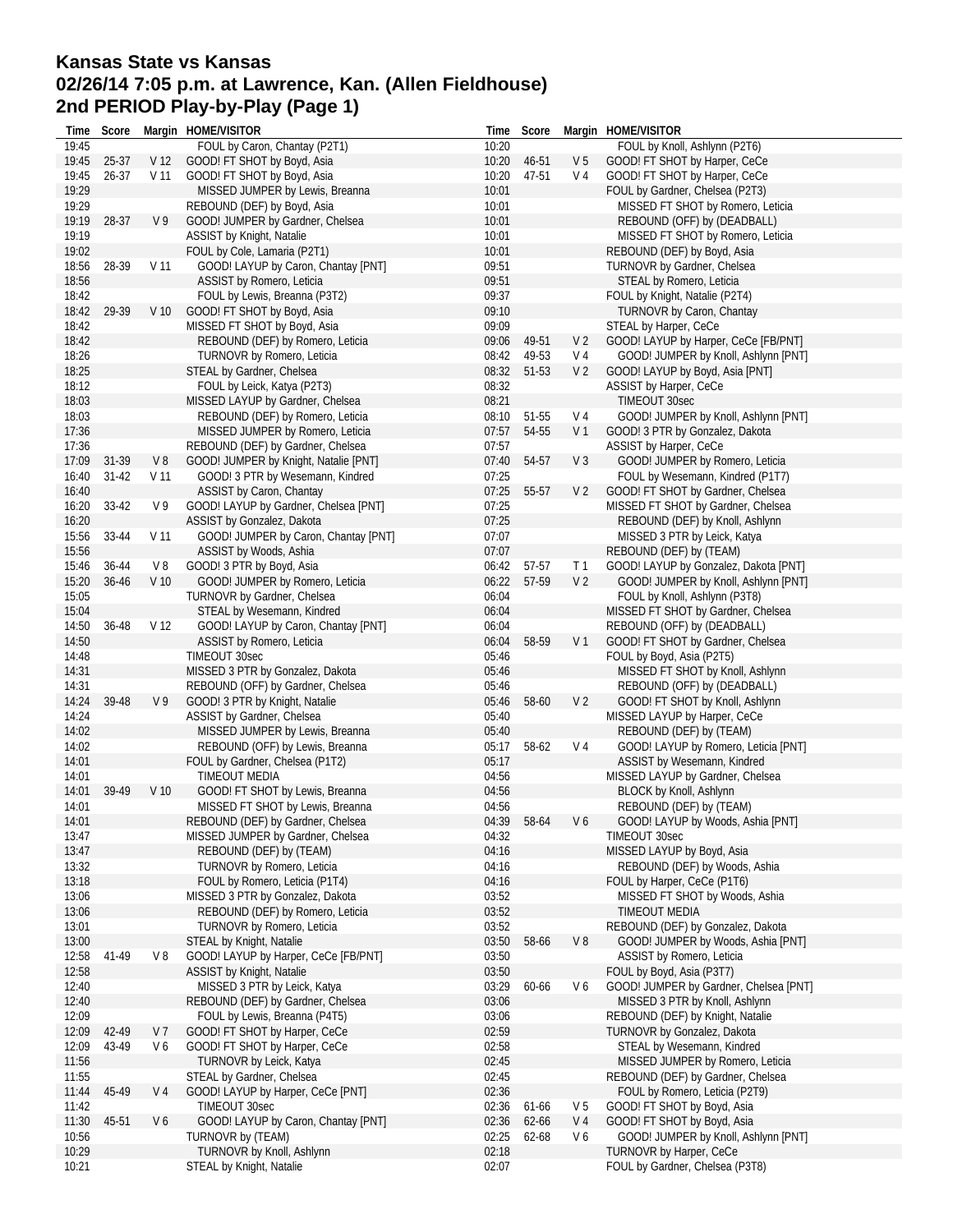## **Kansas State vs Kansas 02/26/14 7:05 p.m. at Lawrence, Kan. (Allen Fieldhouse) 2nd PERIOD Play-by-Play (Page 2)**

| Time  | Score |                 | Margin HOME/VISITOR                   | Time Score | Margin HOME/VISITOR |       |     |        |              |       |
|-------|-------|-----------------|---------------------------------------|------------|---------------------|-------|-----|--------|--------------|-------|
| 02:07 |       |                 | MISSED FT SHOT by Knoll, Ashlynn      |            |                     |       |     |        |              |       |
| 02:07 |       |                 | REBOUND (OFF) by (DEADBALL)           |            |                     | In    | Off | 2nd    | Fast         |       |
| 02:07 | 62-69 | V 7             | GOOD! FT SHOT by Knoll, Ashlynn       |            | 2nd period-only     | Paint | T/O | Chance | <b>Break</b> | Bench |
| 01:53 |       |                 | FOUL by Romero, Leticia (P3T10)       |            | Kansas State        | 22    | 5   |        | 0            | 14    |
| 01:52 | 63-69 | V6              | GOOD! FT SHOT by Knight, Natalie      |            | Kansas              | 18    | 8   | 3      | 4            | 15    |
| 01:52 | 64-69 | V <sub>5</sub>  | GOOD! FT SHOT by Knight, Natalie      |            |                     |       |     |        |              |       |
| 01:31 | 64-72 | V8              | GOOD! 3 PTR by Wesemann, Kindred      |            |                     |       |     |        |              |       |
| 01:31 |       |                 | ASSIST by Romero, Leticia             |            |                     |       |     |        |              |       |
| 01:15 |       |                 | MISSED 3 PTR by Gonzalez, Dakota      |            |                     |       |     |        |              |       |
| 01:15 |       |                 | REBOUND (DEF) by Romero, Leticia      |            |                     |       |     |        |              |       |
| 01:11 |       |                 | <b>TIMEOUT TEAM</b>                   |            |                     |       |     |        |              |       |
| 00:56 |       |                 | TURNOVR by Craig, Brianna             |            |                     |       |     |        |              |       |
| 00:49 |       |                 | MISSED 3 PTR by Knight, Natalie       |            |                     |       |     |        |              |       |
| 00:49 |       |                 | REBOUND (DEF) by Woods, Ashia         |            |                     |       |     |        |              |       |
| 00:41 |       |                 | FOUL by Gonzalez, Dakota (P1T9)       |            |                     |       |     |        |              |       |
| 00:41 | 64-73 | V <sub>9</sub>  | GOOD! FT SHOT by Romero, Leticia      |            |                     |       |     |        |              |       |
| 00:41 | 64-74 | V <sub>10</sub> | GOOD! FT SHOT by Romero, Leticia      |            |                     |       |     |        |              |       |
| 00:27 | 66-74 | V8              | GOOD! LAYUP by Gardner, Chelsea [PNT] |            |                     |       |     |        |              |       |
| 00:27 |       |                 | ASSIST by Harper, CeCe                |            |                     |       |     |        |              |       |
| 00:20 |       |                 | FOUL by Knight, Natalie (P3T10)       |            |                     |       |     |        |              |       |
| 00:20 |       |                 | MISSED FT SHOT by Woods, Ashia        |            |                     |       |     |        |              |       |
| 00:20 |       |                 | REBOUND (OFF) by (DEADBALL)           |            |                     |       |     |        |              |       |
| 00:20 |       |                 | MISSED FT SHOT by Woods, Ashia        |            |                     |       |     |        |              |       |
| 00:20 |       |                 | REBOUND (DEF) by Gardner, Chelsea     |            |                     |       |     |        |              |       |
| 00:17 |       |                 | <b>TURNOVR by Harper, CeCe</b>        |            |                     |       |     |        |              |       |
| 00:15 |       |                 | STEAL by Romero, Leticia              |            |                     |       |     |        |              |       |
| 00:15 |       |                 | FOUL by Gardner, Chelsea (P4T11)      |            |                     |       |     |        |              |       |
| 00:15 | 66-75 | V <sub>9</sub>  | GOOD! FT SHOT by Romero, Leticia      |            |                     |       |     |        |              |       |
| 00:15 | 66-76 | V <sub>10</sub> | GOOD! FT SHOT by Romero, Leticia      |            |                     |       |     |        |              |       |
| 00:08 |       |                 | FOUL by Romero, Leticia (P4T11)       |            |                     |       |     |        |              |       |
| 00:08 | 67-76 | V <sub>9</sub>  | GOOD! FT SHOT by Harper, CeCe         |            |                     |       |     |        |              |       |
| 00:08 | 68-76 | V8              | GOOD! FT SHOT by Harper, CeCe         |            |                     |       |     |        |              |       |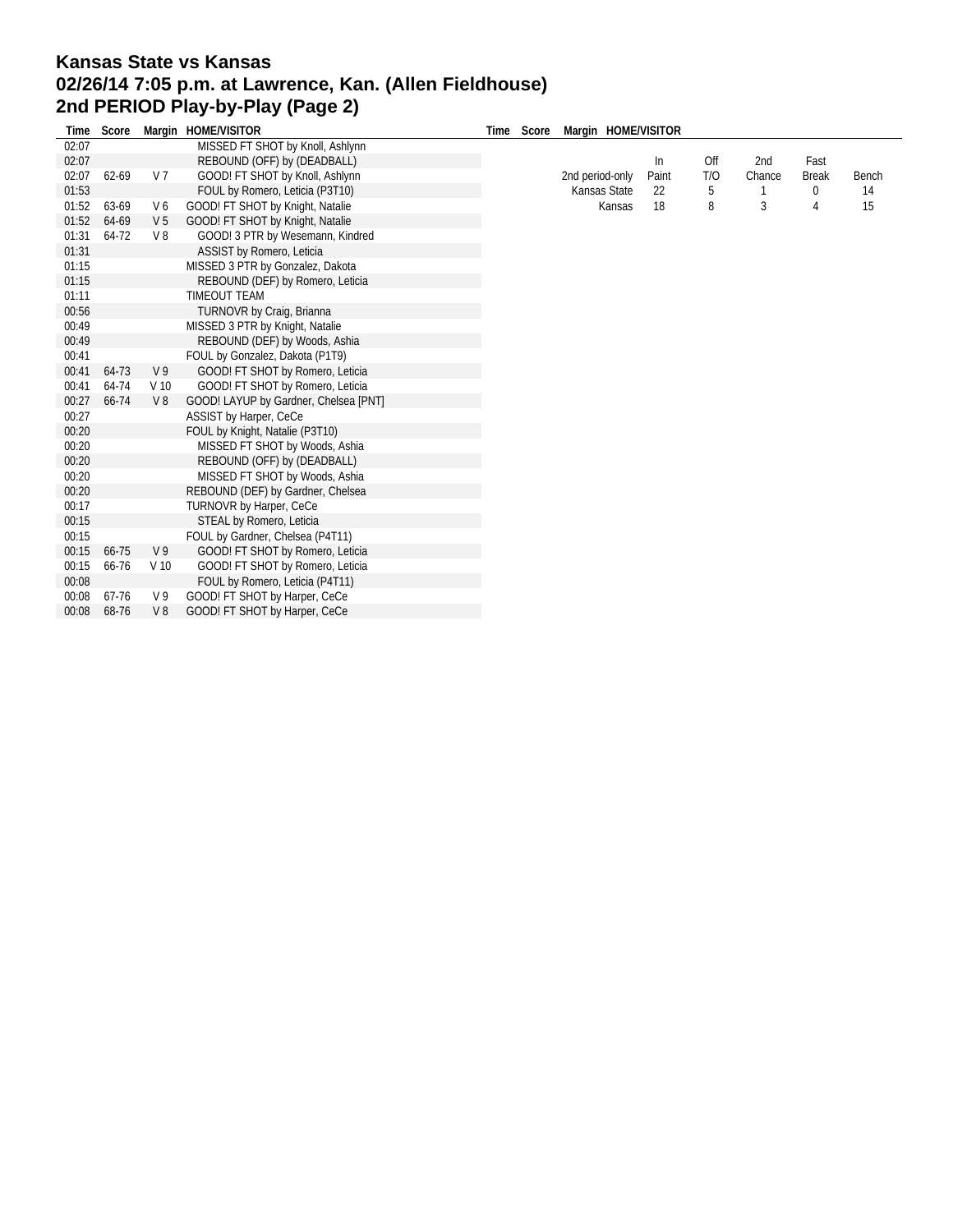### **Official Basketball Box Score -- 1st Half-Only Kansas State vs Kansas 02/26/14 7:05 p.m. at Lawrence, Kan. (Allen Fieldhouse)**

#### **Kansas State**

|    |                                      |   | Total    | 3-Ptr    | Rebounds |                  |                |                |                |                |          |                |                |                |                |
|----|--------------------------------------|---|----------|----------|----------|------------------|----------------|----------------|----------------|----------------|----------|----------------|----------------|----------------|----------------|
| ## | Player                               |   | FG-FGA   | FG-FGA   | FT-FTA   | Off              | Def            | Totl           | PF             | <b>TP</b>      | A        | TO.            | Blk            | Stl            | Min            |
| 04 | Leick, Katya                         |   | 2-4      | $0 - 2$  | $0-0$    | $\Omega$         |                |                |                |                |          | 0              |                |                | 20             |
| 22 | Lewis, Breanna                       |   | $1 - 1$  | $0-0$    | $0-0$    | $\boldsymbol{0}$ | $\overline{2}$ | $\overline{2}$ | $\overline{2}$ | 2 <sup>1</sup> | $\Omega$ |                | $\overline{0}$ |                | 8              |
| 10 | Romero, Leticia                      | g | $7 - 11$ | $2-2$    | $0-0$    | $\mathbf 0$      | 4              | 4              | $\theta$       | 16             | 3        | 0              | $\Omega$       |                | 20             |
| 11 | Caron, Chantay                       | g | $1-2$    | $0-0$    | $0-0$    | $\overline{0}$   | $\overline{2}$ | $\overline{2}$ |                | $\overline{2}$ | $\Omega$ | $\mathbf 0$    | $\overline{0}$ |                | 10             |
| 24 | Wesemann, Kindred                    | g | $3-6$    | $2 - 5$  | $1 - 1$  | 0                | $\overline{2}$ | 2              | $\mathbf{0}$   | 9              | 2        | $\mathbf{0}$   | $\Omega$       | 0              | 20             |
| 00 | Sheble, Jessica                      |   | $0 - 3$  | $0-0$    | $0-0$    | $\mathbf 0$      | $\theta$       | 0              |                | $\overline{0}$ | $\Omega$ | $\theta$       |                | $\mathbf 0$    | $\overline{4}$ |
| 20 | Craig, Brianna                       |   | $0-0$    | $0-0$    | $0-0$    | $\overline{0}$   | $\mathbf 0$    | 0              | $\theta$       | 0              | $\Omega$ | $\mathbf{0}$   | $\Omega$       | 0              |                |
| 21 | Knoll, Ashlynn                       |   | $1 - 2$  | $0-0$    | $0-0$    | $\overline{0}$   | $\overline{0}$ | $\overline{0}$ |                | 2              | $\Omega$ | $\overline{0}$ | $\Omega$       | $\overline{0}$ | 4              |
| 23 | Woods, Ashia                         |   | $1-3$    | $0 - 1$  | $0-0$    | $\theta$         |                |                | 2              | 2              | $\Omega$ | $\mathcal{P}$  | $\Omega$       | 1              | 13             |
|    | Team                                 |   |          |          |          | 3                |                | 4              |                |                |          |                |                |                |                |
|    | <b>Totals</b>                        |   | 16-32    | $4 - 10$ | $1 - 1$  | 3                | 13             | 16             | 8              | 37             |          | 4              |                | 5              | 100            |
|    | FG % 1st Half:<br>50.0%<br>$16 - 32$ |   |          |          |          |                  |                |                |                |                |          |                |                |                |                |

3FG % 1st Half: 4-10 40.0%

FT % 1st Half: 1-1 100.0%

#### **Kansas**

|        |                                                                                       |                         | Total    | 3-Ptr   | Rebounds |                  |                  |                |                  |                |                |             |                  |                |     |
|--------|---------------------------------------------------------------------------------------|-------------------------|----------|---------|----------|------------------|------------------|----------------|------------------|----------------|----------------|-------------|------------------|----------------|-----|
| ##     | Player                                                                                |                         | FG-FGA   | FG-FGA  | FT-FTA   | Off              | Def              | Tot            | PF               | <b>TP</b>      | A              | TO.         | Blk              | Stl            | Min |
| 04     | Brown, Jada                                                                           |                         | $0-0$    | $0-0$   | $0-0$    | $\overline{0}$   | $\boldsymbol{0}$ | 0              |                  | 0              | $\overline{0}$ | $\mathbf 0$ | $\mathbf 0$      | $\Omega$       | 4   |
| 15     | Gardner, Chelsea                                                                      |                         | $1-5$    | $0-0$   | $3-4$    | $\overline{2}$   | 2                | $\vert$        | $\overline{0}$   | 5              | 0              | 1           | 5                | $\overline{0}$ | 20  |
| 24     | Harper, CeCe                                                                          | g                       | $0 - 3$  | $0 - 1$ | $0-0$    | $\mathbf 0$      |                  | 1              | $\mathbf 0$      | 0              |                |             | $\boldsymbol{0}$ | $\overline{0}$ | 11  |
| 42     | Knight, Natalie                                                                       | g                       | $3-6$    | $1-2$   | $0-0$    | $\mathbf 0$      | $\overline{2}$   | 2 <sub>1</sub> | 1                | 7              |                | 2           | $\overline{0}$   | $\overline{0}$ | 20  |
| 54     | Hawkins, Markisha                                                                     | g                       | $0 - 2$  | $0-0$   | $0-0$    | 0                | $\mathbf 0$      | 0              | 0                | 0              | $\Omega$       |             | $\overline{0}$   | 0              | 9   |
| $00\,$ | Boyd, Asia                                                                            |                         | $2 - 4$  | $1-2$   | $3 - 3$  | $\mathbf 0$      |                  |                |                  | 8 <sup>1</sup> |                |             | $\mathbf 0$      | $\overline{0}$ | 9   |
| 01     | Cole, Lamaria                                                                         |                         | $1-3$    | $0-0$   | $0-0$    | $\boldsymbol{0}$ | 1                |                |                  | 2              | $\mathfrak{D}$ |             | $\mathbf 0$      | $\overline{0}$ | 9   |
| 02     | Gonzalez, Dakota                                                                      |                         | $1-2$    | $0-0$   | $0-0$    | $\mathbf 0$      | $\overline{2}$   | $\overline{2}$ | $\boldsymbol{0}$ | $\overline{2}$ | $\overline{0}$ | $\mathbf 0$ | $\mathbf 0$      | $\overline{0}$ | 11  |
| 05     | Williams, Bunny                                                                       |                         | $0-0$    | $0-0$   | $0-0$    | 1                | $\overline{2}$   | 3              | $\overline{0}$   | 0              | $\mathbf{0}$   |             | $\overline{0}$   | $\overline{0}$ | 7   |
|        | Team                                                                                  |                         |          |         |          | 1                |                  |                |                  |                |                |             |                  |                |     |
|        | Totals                                                                                |                         | $8 - 25$ | $2 - 5$ | $6 - 7$  | 4                | 12               | 16             | 4                | 24             | 5              | 8           | 5                | 0              | 100 |
|        | FG % 1st Half:<br>$8 - 25$<br>3FG % 1st Half:<br>$2 - 5$<br>FT % 1st Half:<br>$6 - 7$ | 32.0%<br>40.0%<br>85.7% |          |         |          |                  |                  |                |                  |                |                |             |                  |                |     |

Officials: Beverly Roberts, Laura Morris, Michael Price Technical fouls: Kansas State-None. Kansas-None. Attendance: 3588

| Score by periods    | 1st                       | Total                    |                                   | In    | Off | 2nd    | Fast         |        |
|---------------------|---------------------------|--------------------------|-----------------------------------|-------|-----|--------|--------------|--------|
| <b>Kansas State</b> | $\sim$ $\rightarrow$<br>ິ | ັບ /                     | Points<br>$\overline{1/\sqrt{2}}$ | Paint | T/C | Chance | <b>Break</b> | Bench  |
|                     | 24                        | $\sim$<br>2 <sup>a</sup> | mэ<br>KU                          | 20    |     |        |              | $\sim$ |

Last FG - KS 2nd-01:31, KU 2nd-00:27. Largest lead - KS by 21 1st-13:58, KU None. Score tied - 0 times.

Lead changed - 0 times.